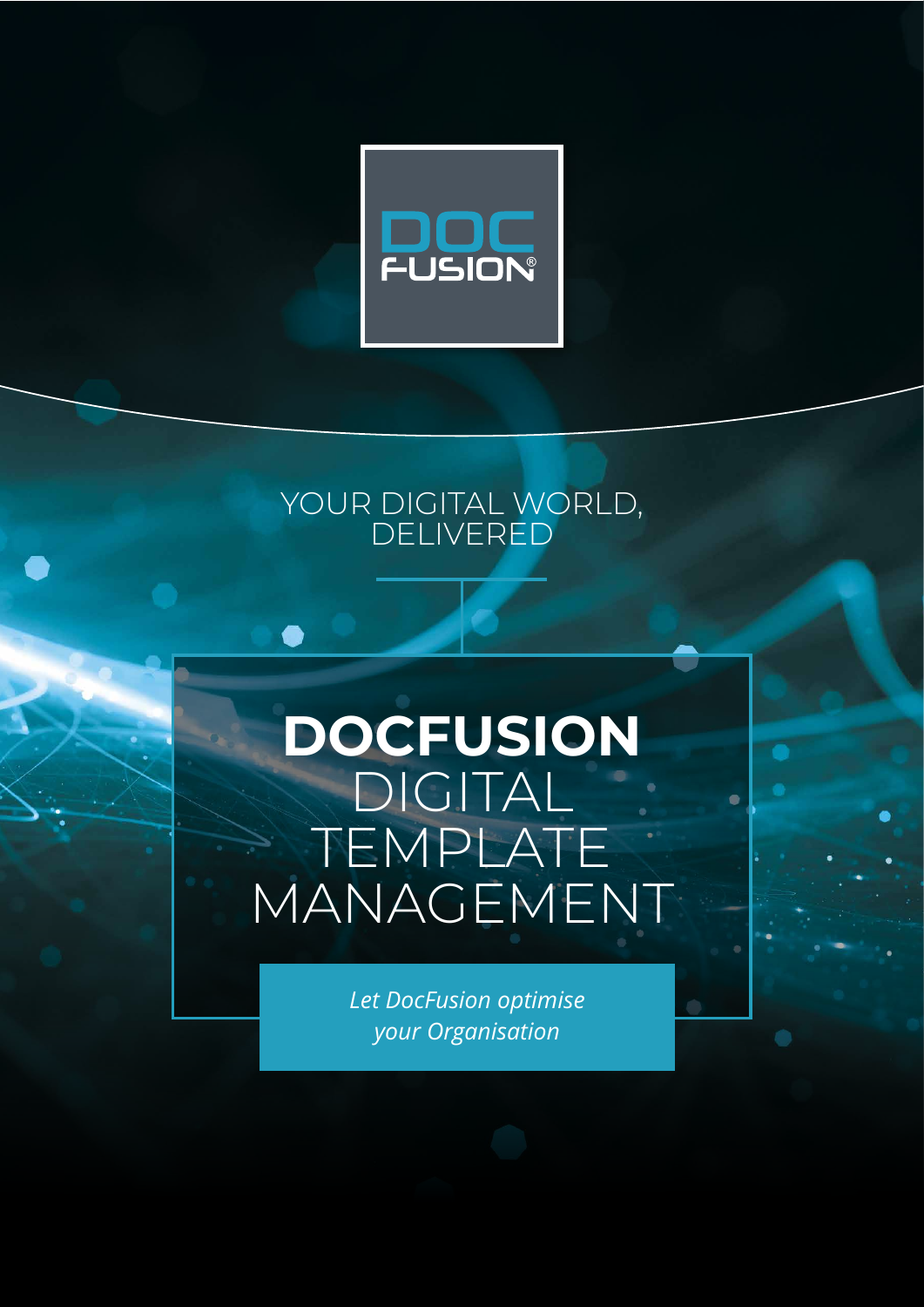# **DOCFUSION DIGITAL TEMPLATE MANAGEMENT**

*With digital strategies having been the focus of CIO's for the last ten or so years, still 70% of all business processes are paper or email based. This problem is now beginning to become mainstream.*

Document generation and automation may not have been in the top ten of companies IT priorities in the last number of years it is now moving to priority one or two.

Most organisations are somewhere on the road in solving the above but frankly if they still have paper documents, their journey is not complete.

Many companies document templates are spread across multiple hard drives and are mostly forgotten about or lost.



Over 70% of business processes are **still document** and **e-mail based**

*Not having a centralised and managed document template repository leaves a company open to all kinds of issues, Inclusive of the following:*









Reputational Productivity Cost Legal, Risk and Compliance



Brand Management



Employee Engagement

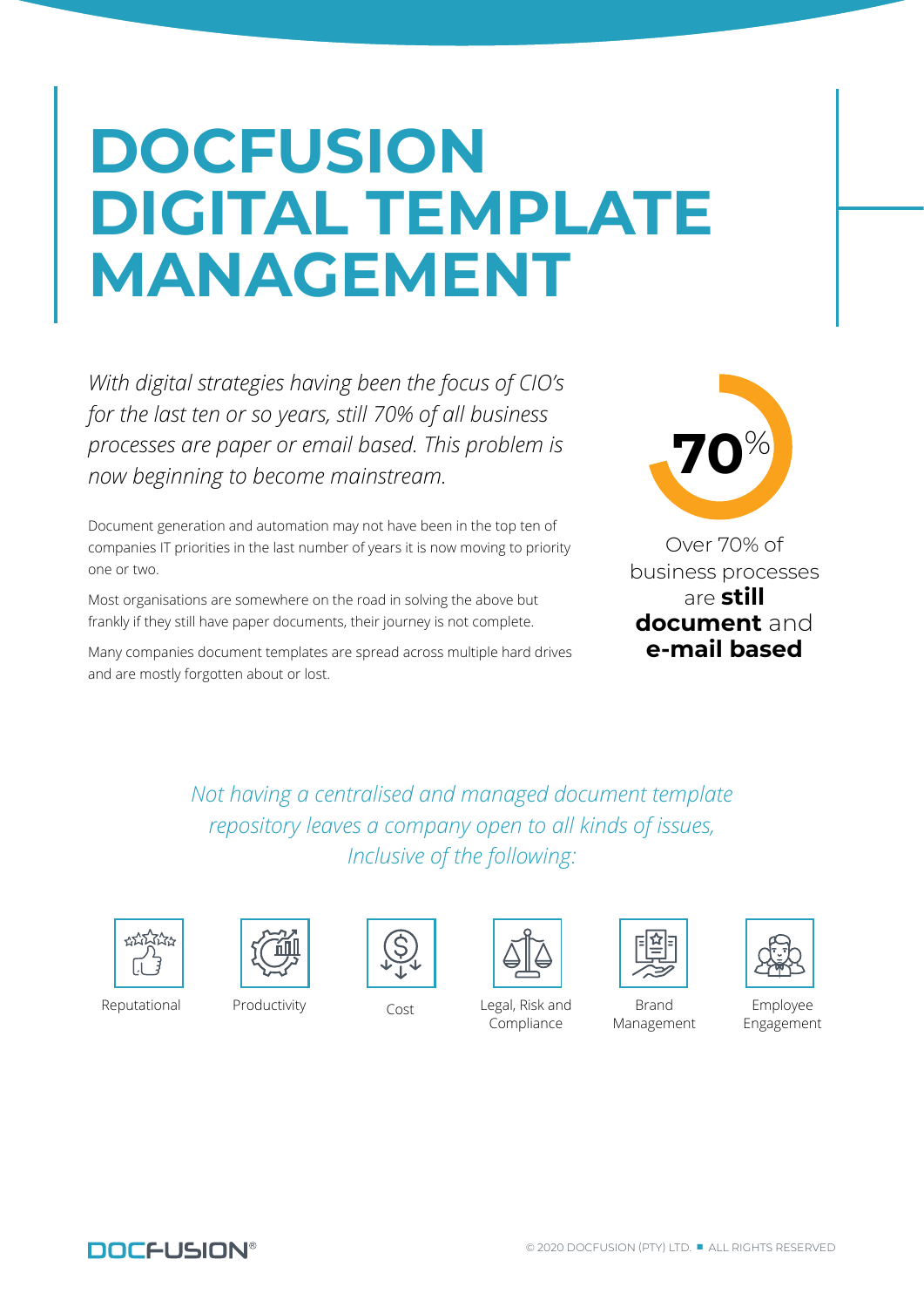*"Forrester research demonstrated that by deploying template management companies achieved a significant productivity uplift for end-users, branding teams and IT teams, by simplifying the process for updating and using an organisations templates and branding assets"*



#### Company Reputation

A company's reputation is based on many factors, one of the important one being professionalism. DocFusion drives this professionalism by ensuring that all document based interaction, is styled correctly, correct logo's, correct versions, correct details and much more. In a digital age where the only interaction with the outside world is electronic ensuring this is a reputational prerequisite.



Productivity improvement

Forrester estimates that over 20% of a knowledge workers time is freed up by having the correct digital documents available. The ability to access immediately the most current template reduces time and inaccuracies resulting from older versions and the practice of "find and replace". DocFusion integrates seamlessly in most data sources or backend systems to merge the template with the data.



Cost Reduction

Removing the need to create all documents from scratch greatly reduces the cost by 35%. Given DocFusion's no code platform plug in (see next page), Microsoft Word, IT resources are not required in document template creation. This again results in cost reduction. Also costly errors and rework is reduced as the templates are always available and correct.



Legal, Risk and Compliance

With DocFusion all data is current with the correct legal terms, correct approvals, correct clauses. Up-to-date electronic templates ensure the correct information the company and outside parties must provide is in line with policy and law. A regulation change is updated once centrally and is immediately included in all relevant documents. This reduces legal and other risks and increases compliance.



Brand Management

With DocFusion, marketing is in charge of the management of the brand and all corporate Identity IP. When marketing changes logo's, styling, messaging etc this is immediately updated globally and available instantly.



Employee Engagement

Employees like working for professional companies that project a positive image in the market place.

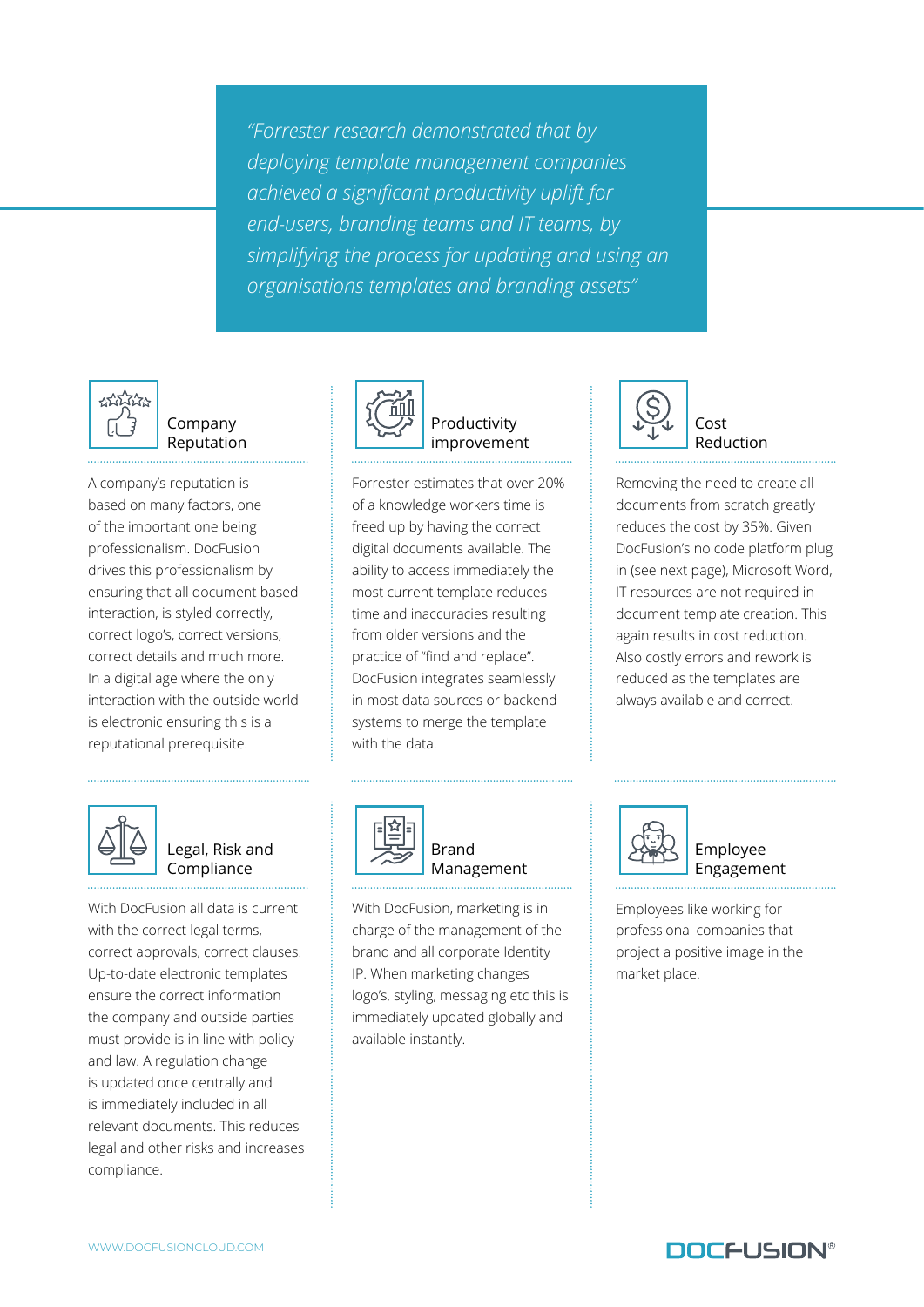# **THE DOCFUSION® TEMPLATE DESIGNER**

*The DocFusion® template designer, is a plugin to Microsoft Word. This makes template design very simple for the end user to execute.* 

Using simple no code drag and drop, users design their own templates without the need to wait for the services of the IT department.

Template management improves the productivity of the organisation by always having the correct template on hand. Brand integrity is embedded as once branding and styling has been changed, this becomes the standard within the organisation. Legal documents are authentic ensuring compliance, as are letter heads, product specifications.

Template libraries ensure that the correct documents are always available across the organisation be it locally or globally. If for example regulation changes, logo's change, directors change or legal terms change, this change is effected once and available to everyone immediately.

Templates play a huge role in ensuring organisational health, however, on their own they are static and do little in moving a company ahead in their digital transformation journey.



### DOCUMENT TEMPLATE REPOSITORY

**DOCFUSION®**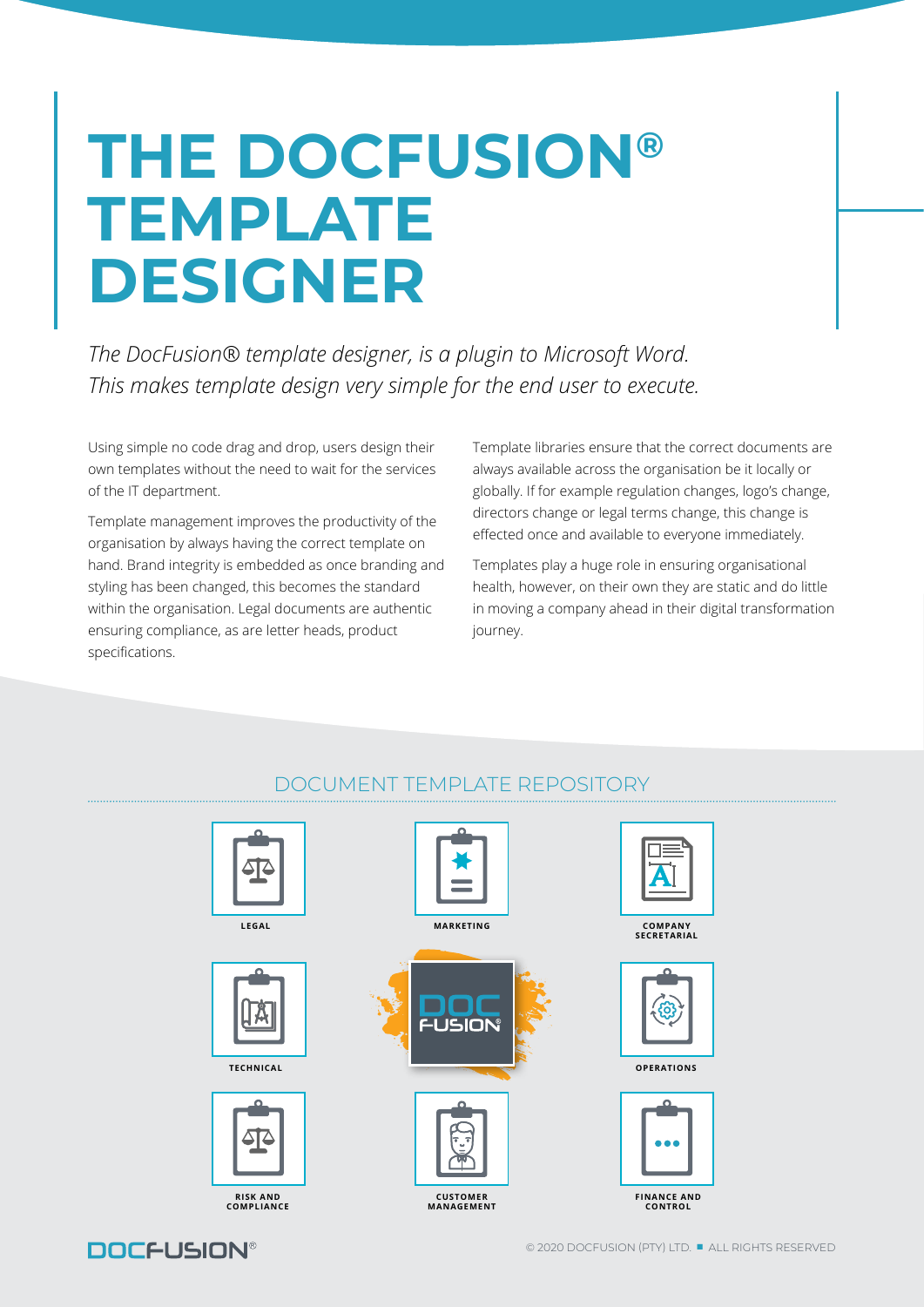*Without a robust template library and seamless integration into backend systems, the journey to digital transformation is practically impossible.*



## INTERNATIONAL BANK

**An International Bank was involved in a separation from a global banking group. The separation meant that the following needed to change**

- All logo's
- All legal terms and conditions
- All brand management
- All policy and procedure documents
- All employee letters
- All directors on all documentation
- Much more

Because this company had deployed DocFusion, this could all be done in days rather than months and was made available globally. Marketing had access to change all their corporate identity, legal had access to review and change their terms and conditions and so on.

**Without DocFusion, this would have taken months.**

### THE PILLARS OF **DIGITAL TRANSFORMATION**



### **DOCFUSION®**